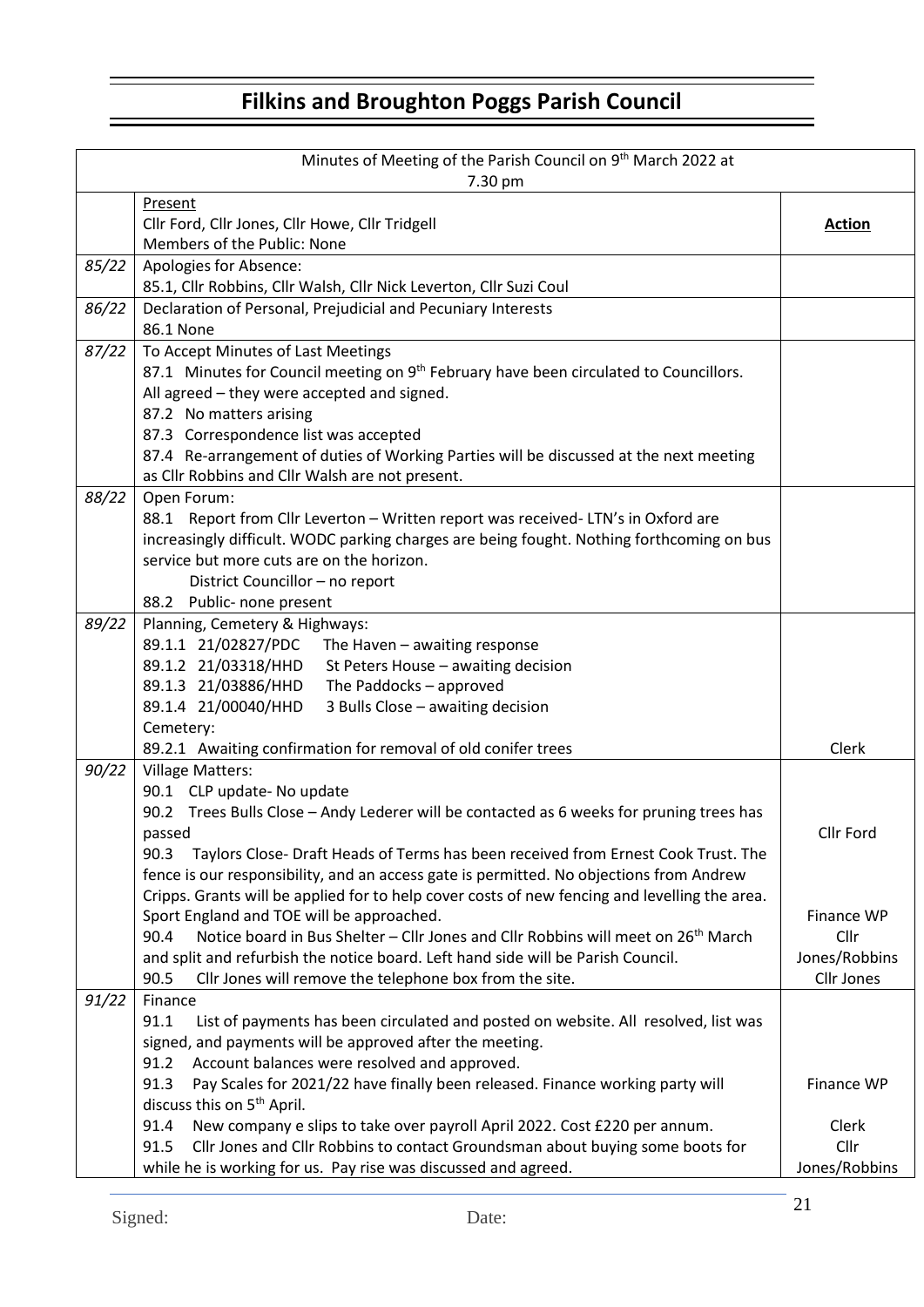|       |                                                                                                                                                                             | <b>Action</b> |
|-------|-----------------------------------------------------------------------------------------------------------------------------------------------------------------------------|---------------|
| 92/22 | Matters Relating to Parish Council and Village Centre Trust Properties                                                                                                      |               |
|       | Siting of Museum shed - we are still waiting for Peter Gray to confirm to us that<br>92.1                                                                                   |               |
|       | WODC agreed they do not need planning permission. He was going to send us a copy of                                                                                         |               |
|       | the email received from Peter Pearson that confirmed this. No decision can be made until                                                                                    |               |
|       | we have this information. We are waiting for a response. Hopefully we will have this for                                                                                    |               |
|       | the next meeting and the proposal will be whether we go ahead or not. If it was agreed                                                                                      |               |
|       | the siting of the shed would have to move to the far corner of the garden. Any long term                                                                                    |               |
|       | costs of the shed cannot be borne by the Village Centre Trust. Lease from Crowdy & Rose                                                                                     |               |
|       | would cost £345 which would need to be paid by Museum. The proposal will be voted at                                                                                        |               |
|       | the next meeting if we continue or not.                                                                                                                                     | Cllr Ford     |
|       | Channels have been cut out and nearly dug through. Retaining wall will be built<br>92.2                                                                                     |               |
|       | next week ready for bark delivery on Friday. Committee say they have 20 people with<br>barrows to help. They have decided to erect the new equipment themselves £8k against |               |
|       | £14k for erection secure areas/site toilets etc From the finance view Lottery Grant has                                                                                     |               |
|       | been allocated towards specific items - £5k towards equipment. WODC grant will not be                                                                                       |               |
|       | received until all expenditure has occurred. Need to check if our insurance covers                                                                                          |               |
|       | volunteers erecting equipment. Cllr Ford has asked them to get a full quote from Creative                                                                                   |               |
|       | Play including erection. Matt will also be asked to quote for erecting.                                                                                                     |               |
|       | Floor has been levelled ready for tiling. Hopefully the tiles will extend up the walls<br>92.3                                                                              |               |
|       | to the top of the cubicles as well to save maintenance.                                                                                                                     |               |
|       | 92.4<br>Clerk has spoken to Safetyplay concerning the RoSPA inspection in April/May.                                                                                        |               |
|       | They have been informed that we are refurbishing but if they delay the inspection from                                                                                      |               |
|       | then until August it will cost £240 instead of £99 plus VAT. Inspection after equipment is                                                                                  |               |
|       | installed costs £395 plus VAT. This can be done 2 weeks after order date.                                                                                                   |               |
| 93/22 | Town & Parish Council Forum Meeting                                                                                                                                         |               |
|       | To be held on 17 <sup>th</sup> March. Cllr Ford and Tridgell will attend<br>93.1                                                                                            |               |
| 94/22 | <b>OALC Chairmans Questions &amp; Answers</b>                                                                                                                               |               |
|       | 94.1<br>240 Parish/Town Councils in Oxfordshire and only 19 attended. There are more                                                                                        |               |
|       | national forums but they are aiming at small parish councils up to 6000 in population.<br>They are currently working on:                                                    |               |
|       | Lobbying opinions of online meetings - there is a loop hole to have 3 councillors                                                                                           |               |
|       | in the room (so quorate) others on zoom but they are not allowed to vote. This                                                                                              |               |
|       | may encourage more public attendance attend as they can do this from home.                                                                                                  |               |
|       | There is a device called "OWL" which can be used to broadcast but costs ~£900                                                                                               |               |
|       | Neighbourhood Plans - cost approx. £12-30k and 2 yrs to complete.                                                                                                           |               |
|       | OCC - no cabinet representing Parish Councils. So if we have concerns there is no                                                                                           |               |
|       | vote or no one to lobby.                                                                                                                                                    |               |
| 95/22 | Sewage in Broughton Poggs- Cllr Jones raised that many years ago Thames Water said                                                                                          |               |
|       | they would consider mains drainage "next year" that was 10 years ago. Contact Thames                                                                                        |               |
|       | Water.                                                                                                                                                                      |               |
|       | Timber logs have been placed on the verge at Broctun House to stop people parking there.                                                                                    |               |
|       | One resident has complained. This is not a Parish Council matter - they should speak to                                                                                     |               |
|       | the owners or contact Highways to see if there is a problem. They are also further down                                                                                     |               |
|       | by the noticeboard.                                                                                                                                                         |               |
| 96/22 | Next Meeting will be held on 13 <sup>th</sup> April 2022 and will be held in the Committee Room                                                                             |               |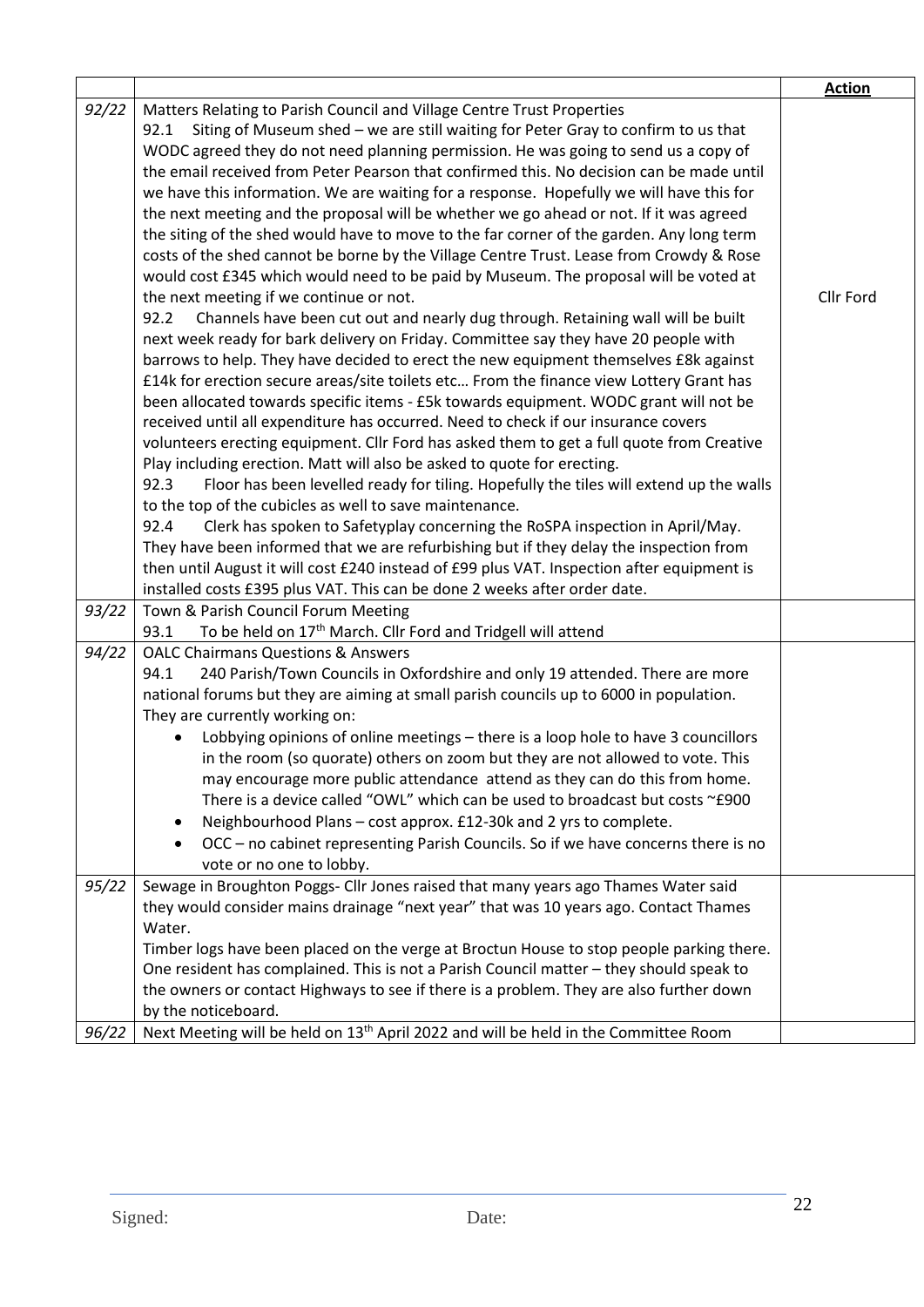### **Transactions for Current Account**

| Voucher | Date       | Chq/Rec No.  | <b>Description</b><br><b>STARTING BALANCE</b> | <b>Supplier</b>           | <b>Total</b> | <b>Balance</b><br>6,983.69 | <b>Cashed date</b>   |
|---------|------------|--------------|-----------------------------------------------|---------------------------|--------------|----------------------------|----------------------|
| 1       | 07/04/2021 |              | Precept payment                               | West Oxfordshire          | 9,250.00     | 16,233.69                  | 14/04/2021           |
| 3       | 07/04/2021 |              | Precept payment                               | West Oxfordshire          |              | 16,233.69                  | 14/04/2021           |
| 2       | 23/04/2021 |              | <b>SSE Wayleave</b>                           | SSE Services plc.         | 7.61         | 16,241.30                  | 30/04/2021           |
| 5       | 23/04/2021 |              | Subscription                                  | <b>Community First C</b>  | -55.00       | 16,186.30                  | 30/04/2021           |
| 6       | 23/04/2021 |              | <b>Accounts Software</b>                      | Starboard System          | $-582.00$    | 15,604.30                  | 30/04/2021           |
| 7       | 23/04/2021 |              | <b>SSE Street Light Maintenance</b>           | <b>SSE Enterprise Co</b>  | $-107.50$    | 15,496.80                  | 30/04/2021           |
| 1       | 29/04/2021 |              | Clerk Wages & expenses                        | Clerk Filkins & Brc       | -305.13      | 15,191.67                  | 30/04/2021           |
| 2       | 29/04/2021 |              | Administration                                | Clerk Filkins & Brc       | $-12.20$     | 15,179.47                  | 30/04/2021           |
| 4       | 29/04/2021 |              | <b>Groundsman Expenses</b>                    | <b>Brize Norton Servi</b> | $-21.35$     |                            | 15,158.12 30/04/2021 |
| 3       | 29/04/2021 |              | <b>Groundsmans Wages</b>                      | Groundsman                | $-1,172.44$  | 13,985.68                  | 30/04/2021           |
| 4       | 04/05/2021 |              | Donations                                     | Filkins & Broughto        | 1,000.00     | 14,985.68                  | 31/05/2021           |
| 19      | 06/05/2021 |              | Village Centre Refurbishment                  | <b>Burford Building C</b> | $-14,976.86$ |                            | 8.82 31/05/2021      |
| 5       | 07/05/2021 |              | Grant                                         | <b>Oxfordshire Count</b>  | 1,073.00     |                            | 1,081.82 31/05/2021  |
| 15      | 14/05/2021 |              | <b>SSE Unmetered Electric</b>                 | <b>SSE Enterprise Co</b>  | $-89.20$     |                            | 992.62 31/05/2021    |
| 51,472  | 14/05/2021 |              | Transfer from Deposit Account                 |                           | 10,000.00    |                            | 10,992.62 31/05/2021 |
| 16      | 24/05/2021 |              | <b>SSE Unmetered Electric</b>                 | <b>SSE Enterprise Co</b>  | $-110.54$    |                            | 10,882.08 31/05/2021 |
| 13      | 26/05/2021 |              | Administration                                | Came & Company            | $-671.56$    |                            | 10,210.52 31/05/2021 |
| 8       | 26/05/2021 |              | Clerk Wages & expenses                        | Clerk Filkins & Brc       | $-305.13$    | 9,905.39                   | 31/05/2021           |
| 10      | 26/05/2021 |              | Administration                                | Clerk Filkins & Brc       | $-12.20$     | 9,893.19                   | 31/05/2021           |
| 17      | 26/05/2021 |              | <b>Groundsmans Wages</b>                      | Groundsman                | $-897.80$    | 8,995.39                   | 31/05/2021           |
| 12      | 26/05/2021 |              | Groundsman Expenses                           | <b>Green Acres</b>        | $-87.63$     |                            | 8,907.76 31/05/2021  |
| 9       | 26/05/2021 |              | Administration                                | ICO                       | $-40.00$     | 8,867.76                   | 31/05/2021           |
| 14      | 26/05/2021 |              | Administration                                | Village centre            | $-50.00$     |                            | 8,817.76 31/05/2021  |
| 18      | 26/05/2021 |              | Groundsman Expenses                           | Mid Counties Co-C         | $-23.50$     | 8,794.26                   | 31/05/2021           |
| 11      | 26/05/2021 |              | Street Lighting Replacement Lantern           | <b>SSE Enterprise Co</b>  | $-1,193.80$  | 7,600.46                   | 31/05/2021           |
| 26      | 02/06/2021 |              | <b>SSE Unmetered Electric</b>                 | <b>SSE Enterprise Co</b>  | $-86.39$     | 7,514.07                   | 30/06/2021           |
| 6       | 21/06/2021 |              | Donations                                     | Filkins & Broughto        | 700.00       | 8,214.07                   | 30/06/2021           |
| 7       | 21/06/2021 |              | Donations                                     | Filkins & Broughto        | 1,000.00     | 9,214.07                   | 30/06/2021           |
| 8       | 23/06/2021 |              | Donations                                     | Filkins & Broughto        | 1,000.00     | 10,214.07                  | 30/06/2021           |
| 9       | 28/06/2021 |              | Donations                                     | Filkins & Broughto        | 1,000.00     | 11,214.07                  | 30/06/2021           |
| 10      | 29/06/2021 |              | Donations                                     | <b>Filkins Bowls Club</b> | 500.00       | 11,714.07                  | 30/06/2021           |
| 25      | 29/06/2021 |              | Clerk Wages & expenses                        | Clerk Filkins & Brc       | $-305.13$    | 11,408.94                  | 27/07/2021           |
| 24      | 29/06/2021 |              | <b>Groundsmans Wages</b>                      | Groundsman                | -732.60      |                            | 10,676.34 27/07/2021 |
| 65      | 29/06/2021 |              | Administration                                | Clerk Filkins & Brc       | $-12.20$     |                            | 10,664.14 27/07/2021 |
| 21      | 29/06/2021 |              | Street Lighting Replacement Lantern           | <b>SSE Enterprise Co</b>  | -456.96      |                            | 10,207.18 27/07/2021 |
| 22      | 29/06/2021 |              | Street Lighting Replacement Lantern           | <b>SSE Enterprise Co</b>  | -913.92      |                            | 9,293.26 27/07/2021  |
| 23      | 29/06/2021 |              | Street Lighting Replacement Lantern           | <b>SSE Enterprise Co</b>  | -456.96      |                            | 8,836.30 27/07/2021  |
| 20      | 29/06/2021 |              | Village Hall Hire                             | Filkins Village Hall      | $-54.00$     |                            | 8,782.30 27/07/2021  |
| 11      | 02/07/2021 |              | Donations                                     | Filkins & Broughto        | 1,000.00     |                            | 9,782.30 27/07/2021  |
| 27      | 11/07/2021 |              | Groundsman Expenses                           | <b>Brize Norton Servi</b> | $-24.32$     |                            | 9,757.98 27/07/2021  |
| 28      | 11/07/2021 |              | <b>SSE Street Light Maintenance</b>           | <b>SSE Enterprise Co</b>  | $-101.50$    |                            | 9,656.48 27/07/2021  |
| 30      | 16/07/2021 |              | Clerk Wages & expenses                        | <b>HMRC</b>               | $-228.60$    | 9,427.88                   | 27/07/2021           |
| 31      | 16/07/2021 |              | Clerk Wages & expenses                        | <b>HMRC</b>               | $-174.17$    | 9,253.71                   | 27/07/2021           |
| 29      | 19/07/2021 | Direct debit | <b>SSE Unmetered Electric</b>                 | <b>SSE Enterprise Co</b>  | $-107.39$    |                            | 9,146.32 27/07/2021  |
| 34      | 01/08/2021 |              | Clerk Wages & expenses                        | Clerk Filkins & Brc       | -304.93      | 8,841.39                   | 30/08/2021           |
| 36      | 01/08/2021 |              | Administration                                | Clerk Filkins & Brc       | $-12.20$     | 8,829.19                   | 30/08/2021           |
| 33      | 01/08/2021 |              | Groundsmans Wages                             | Groundsman                | -720.00      | 8,109.19                   | 30/08/2021           |
| 35      | 01/08/2021 |              | Administration                                | Viking                    | $-25.79$     | 8,083.40                   | 30/08/2021           |
| 32      | 01/08/2021 |              | Weedkilling                                   | Complete Weed C           | $-210.00$    | 7,873.40                   | 30/08/2021           |
| 12      | 02/08/2021 |              | Donations                                     | Filkins & Broughto        | 1,000.00     | 8,873.40                   | 30/08/2021           |
| 13      | 03/08/2021 |              | Donations                                     | Filkins & Broughto        | 1,000.00     | 9,873.40                   | 30/08/2021           |
| 14      | 04/08/2021 |              | Donations                                     | Filkins & Broughto        | 700.00       | 10,573.40                  | 30/08/2021           |
| 37      | 30/08/2021 |              | Clerk Wages & expenses                        | Clerk Filkins & Brc       | -305.13      | 10,268.27                  | 29/09/2021           |
| 38      | 30/08/2021 |              | Administration                                | Clerk Filkins & Brc       | $-12.20$     | 10,256.07                  | 29/09/2021           |
|         |            |              |                                               |                           |              |                            |                      |

Created by [1] Scribe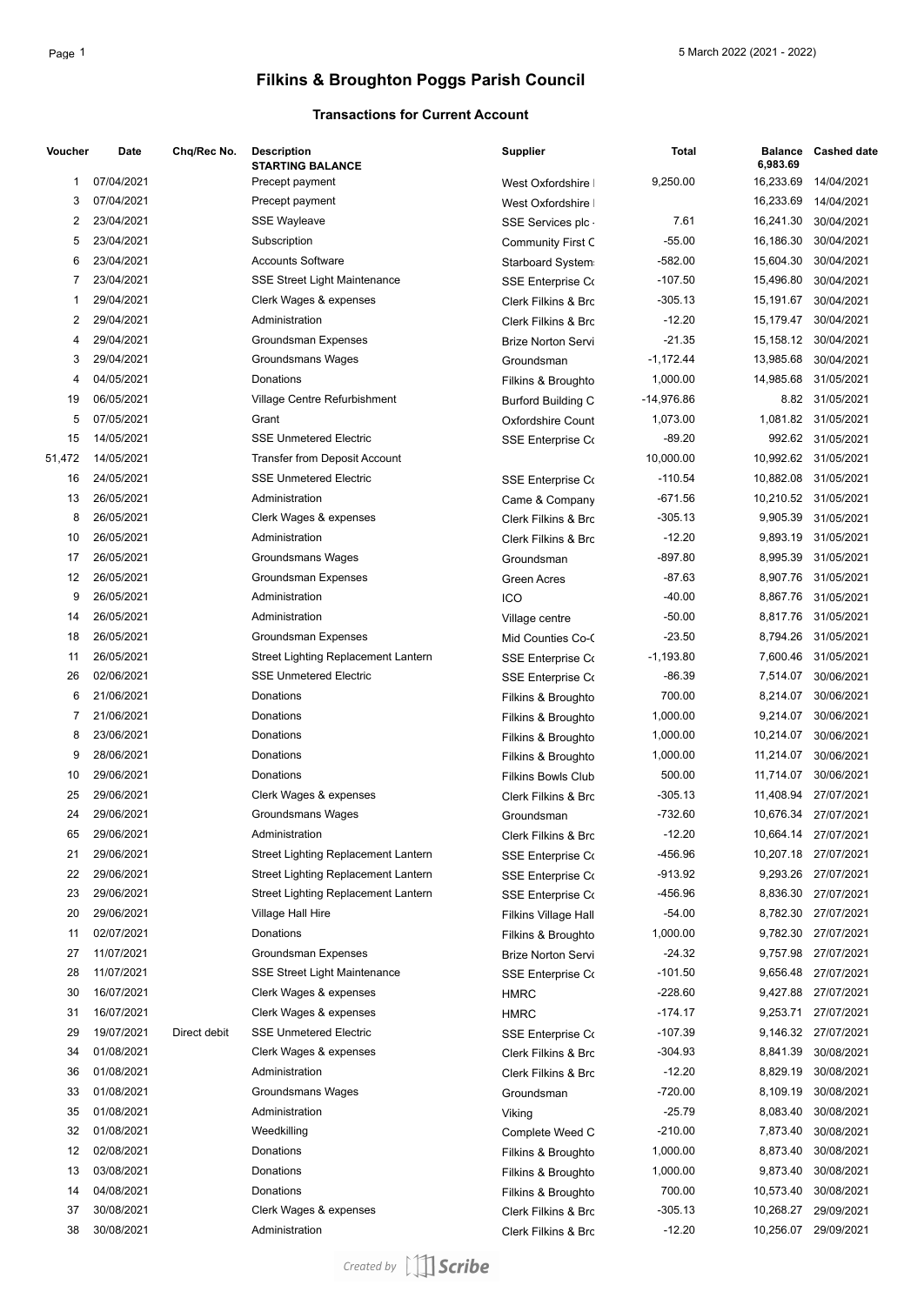### **Transactions for Current Account**

| Voucher | Date       | Chq/Rec No.  | <b>Description</b><br><b>STARTING BALANCE</b> | <b>Supplier</b>                | Total       | <b>Balance</b><br>6,983.69 | <b>Cashed date</b>   |
|---------|------------|--------------|-----------------------------------------------|--------------------------------|-------------|----------------------------|----------------------|
| 40      | 30/08/2021 |              | Groundsmans Wages                             | Groundsman                     | $-720.00$   | 9,536.07                   | 29/09/2021           |
| 39      | 30/08/2021 |              | Administration                                | Amazon                         | $-46.11$    | 9,489.96                   | 29/09/2021           |
| 42      | 30/08/2021 | Direct debit | <b>SSE Unmetered Electric</b>                 | <b>SSE Enterprise Co</b>       | $-114.05$   | 9,375.91                   | 30/08/2021           |
| 41      | 30/08/2021 |              | <b>Groundsman Expenses</b>                    | Mid Counties Co-C              | $-26.75$    | 9,349.16                   | 29/09/2021           |
| 16      | 02/09/2021 |              | <b>Allotment Rent</b>                         | <b>Allotment holders</b>       | 50.00       | 9,399.16                   | 29/09/2021           |
| 15      | 20/09/2021 |              | Precept payment                               | West Oxfordshire               | 9,250.00    | 18,649.16                  | 29/09/2021           |
| 44      | 26/09/2021 |              | Clerk Wages & expenses                        | Clerk Filkins & Brc            | $-305.13$   | 18,344.03                  | 30/09/2021           |
| 45      | 26/09/2021 |              | Administration                                | Amazon                         | $-62.18$    | 18,281.85                  | 30/09/2021           |
| 46      | 26/09/2021 |              | <b>Accounts Software</b>                      | Clerk Filkins & Brc            | $-94.99$    | 18,186.86                  | 30/09/2021           |
| 43      | 28/09/2021 |              | Groundsmans Wages                             | Groundsman                     | $-720.00$   | 17,466.86                  | 30/09/2021           |
| 47      | 28/09/2021 |              | Strimmer & Leaf Blower                        | 5A's Tool & Plant I            | $-940.80$   | 16,526.06                  | 29/09/2021           |
| 52      | 29/09/2021 |              | Clerk Wages & expenses                        | <b>HMRC</b>                    | $-228.80$   | 16,297.26                  | 30/09/2021           |
| 49      | 29/09/2021 |              | <b>SSE Street Light Maintenance</b>           | <b>SSE Enterprise Co</b>       | $-101.50$   | 16,195.76                  | 30/09/2021           |
| 50      | 29/09/2021 | Direct debit | <b>SSE Unmetered Electric</b>                 | <b>SSE Enterprise Co</b>       | $-107.39$   | 16,088.37                  | 29/09/2021           |
| 48      | 29/09/2021 |              | Dog Bins                                      | West Oxfordshire               | $-208.24$   | 15,880.13                  | 30/09/2021           |
| 51      | 29/09/2021 |              | <b>Cemetery Maintenance</b>                   | <b>MJ Dowell Landsc</b>        | $-3,480.00$ | 12,400.13                  | 30/09/2021           |
| 57      | 12/10/2021 |              | Clerk Wages & expenses                        | Clerk Filkins & Brc            | $-305.13$   | 12,095.00                  | 31/10/2021           |
| 59      | 12/10/2021 |              | Administration                                | Clerk Filkins & Brc            | $-12.19$    | 12,082.81                  | 31/10/2021           |
| 54      | 12/10/2021 |              | Administration                                | Moore East Midlar              | $-240.00$   | 11,842.81                  | 31/10/2021           |
| 56      | 12/10/2021 |              | <b>SSE Unmetered Electric</b>                 | <b>SSE Enterprise Co</b>       | $-91.99$    |                            | 11,750.82 31/10/2021 |
| 55      | 12/10/2021 |              | Village Hall Hire                             | Filkins Village Hall           | $-54.00$    |                            | 11,696.82 31/10/2021 |
| 58      | 12/10/2021 |              | Village Wreath                                | Royal British legio            | $-21.99$    |                            | 11,674.83 31/10/2021 |
| 53      | 28/10/2021 |              | Groundsmans Wages                             | Groundsman                     |             |                            | 11,674.83 31/10/2021 |
| 17      | 10/11/2021 | <b>BACS</b>  | Hardcastles Field Rent                        | St Filica Society              | 150.00      | 11,824.83                  | 30/11/2021           |
| 64      | 19/11/2021 | Direct debit | <b>SSE Unmetered Electric</b>                 | <b>SSE Enterprise Co</b>       | $-94.79$    | 11,730.04                  | 30/11/2021           |
| 60      | 24/11/2021 |              | Clerk Wages & expenses                        | Clerk Filkins & Brc            | $-305.13$   | 11,424.91                  | 31/12/2021           |
| 61      | 24/11/2021 |              | Administration                                | Clerk Filkins & Brc            | $-12.20$    | 11,412.71                  | 31/12/2021           |
| 62      | 24/11/2021 |              | Subscription                                  | Society of Local C             | $-67.00$    | 11,345.71                  | 31/12/2021           |
| 63      | 24/11/2021 |              | Training                                      | Oxfordshire Assoc              | $-33.00$    | 11,312.71                  | 31/12/2021           |
| 55,275  | 24/11/2021 |              | Transfer to Deposit Account                   |                                | $-38.69$    |                            | 11,274.02 30/11/2021 |
| 66      | 13/12/2021 |              | <b>SSE Unmetered Electric</b>                 |                                | -91.99      |                            | 11,182.03 31/12/2021 |
| 70      | 20/12/2021 |              | Clerk Wages & expenses                        | <b>SSE Enterprise Co</b>       | -305.13     | 10,876.90                  | 31/01/2022           |
| 71      | 20/12/2021 |              | Administration                                | Clerk Filkins & Brc            | $-12.20$    |                            | 10,864.70 31/01/2022 |
| 67      | 20/12/2021 |              |                                               | <b>Clerk Filkins &amp; Brc</b> | $-352.50$   |                            | 10,512.20 31/01/2022 |
|         |            |              | Groundsmans Wages                             | Groundsman                     | $-29.41$    |                            |                      |
| 68      | 20/12/2021 |              | Groundsman Expenses                           | Brize Norton Servi             |             |                            | 10,482.79 31/01/2022 |
| 69      | 20/12/2021 |              | Groundsman Expenses                           | Green Acres                    | $-131.30$   | 10,351.49                  | 31/01/2022           |
| 72      | 14/01/2022 |              | Clerk Wages & expenses                        | Clerk Filkins & Brc            | -612.49     |                            | 9,739.00 31/01/2022  |
| 73      | 14/01/2022 |              | Administration                                | Clerk Filkins & Brc            | $-12.20$    |                            | 9,726.80 31/01/2022  |
| 76      | 14/01/2022 |              | Clerk Wages & expenses                        | <b>HMRC</b>                    | $-228.80$   |                            | 9,498.00 31/01/2022  |
| 75      | 14/01/2022 |              | Administration                                | Parish Online                  | $-54.00$    |                            | 9,444.00 31/01/2022  |
| 74      | 14/01/2022 |              | Payroll charges                               | Shilton Accounting             | -228.00     |                            | 9,216.00 31/01/2022  |
| 78      | 14/01/2022 |              | <b>SSE Unmetered Electric</b>                 | <b>SSE Enterprise Co</b>       | $-103.19$   | 9,112.81                   | 31/01/2022           |
| 77      | 14/01/2022 |              | Subscription                                  | <b>Community First C</b>       | $-55.00$    | 9,057.81                   | 31/01/2022           |
| 81      | 09/02/2022 |              | Accounts Software                             | Starboard System               | -345.60     | 8,712.21                   | 25/02/2022           |
| 79      | 09/02/2022 |              | Roof Repairs                                  | Donald Puffitt                 | $-70.00$    | 8,642.21                   | 25/02/2022           |
| 80      | 09/02/2022 |              | Mole Extermination                            | Arlington Pest Cor             | $-150.00$   | 8,492.21                   | 25/02/2022           |
| 82      | 09/02/2022 |              | <b>CLP Survey</b>                             | Survey Monkey                  | $-134.40$   | 8,357.81                   | 25/02/2022           |
| 90      | 21/02/2022 |              | <b>SSE Unmetered Electric</b>                 | <b>SSE Enterprise Co</b>       | $-86.39$    |                            | 8,271.42 25/02/2022  |
| 19      | 24/02/2022 |              | Donations                                     | <b>Filkins Bowls Club</b>      | 50.00       |                            | 8,321.42 25/02/2022  |
| 83      | 28/02/2022 |              | Clerk Wages & expenses                        | Clerk Filkins & Brc            | -381.82     | 7,939.60                   |                      |
| 84      | 28/02/2022 |              | Clerk Wages & expenses                        | Clerk Filkins & Brc            | $-12.20$    | 7,927.40                   |                      |
| 85      | 28/02/2022 |              | Microsoft 365                                 | Clerk Filkins & Brc            | -79.99      | 7,847.41                   |                      |
| 89      | 28/02/2022 |              | Village Hall Hire                             | Filkins Village Hall           | $-7.00$     | 7,840.41                   |                      |
| 87      | 28/02/2022 |              | A4 Paper                                      | Viking                         | $-6.40$     | 7,834.01                   |                      |

Created by [1] Scribe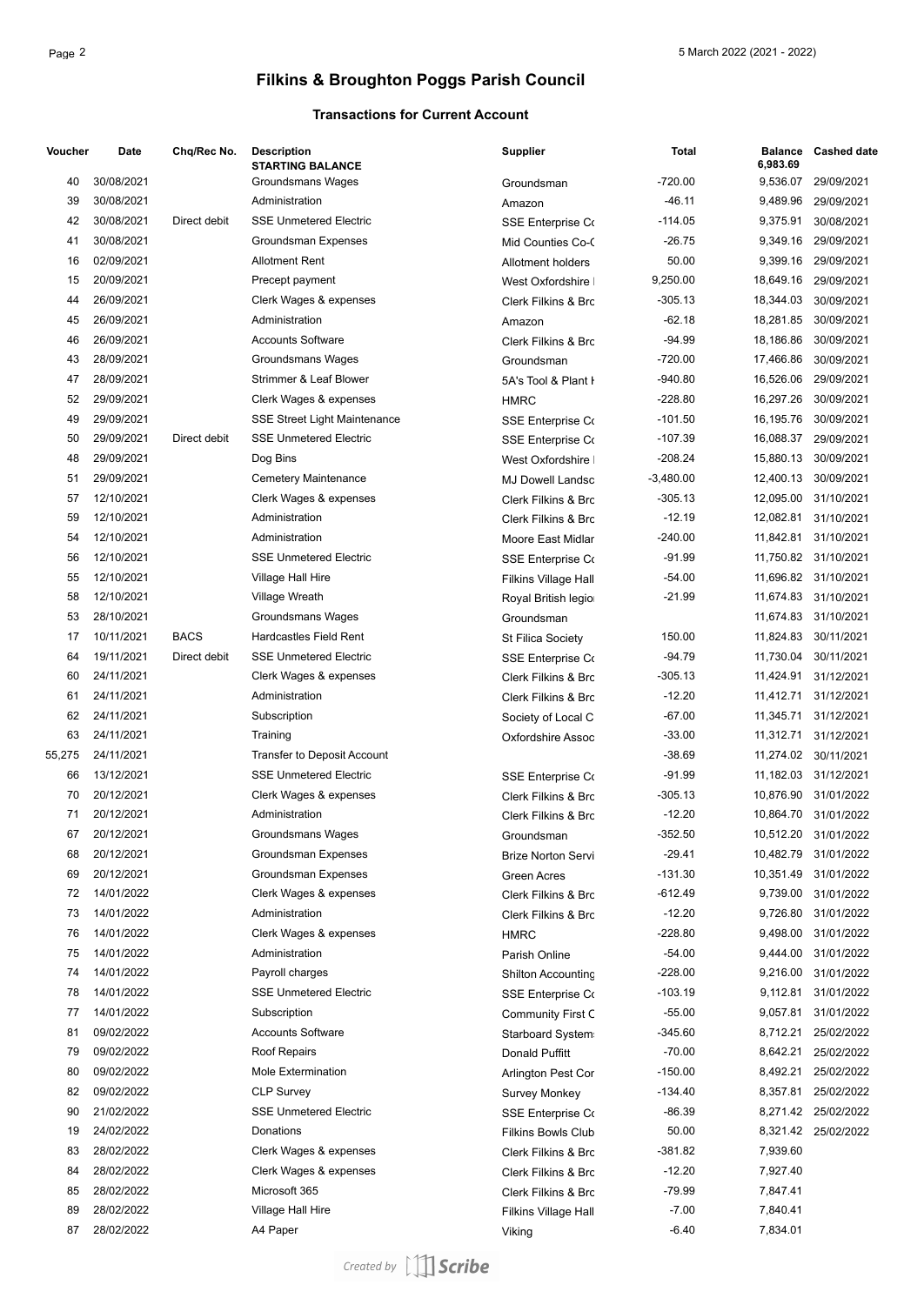#### **Transactions for Current Account**

| Voucher | Date       | Chg/Rec No.  | <b>Description</b><br><b>STARTING BALANCE</b> | <b>Supplier</b>                   | <b>Total</b> | <b>Balance</b><br>6.983.69 | <b>Cashed date</b> |
|---------|------------|--------------|-----------------------------------------------|-----------------------------------|--------------|----------------------------|--------------------|
| 86      | 28/02/2022 |              | Printer Ink                                   | Cartridge Shop                    | $-42.29$     | 7,791.72                   |                    |
| 88      | 28/02/2022 |              | Marker Paint                                  | A K Timms                         | $-10.38$     | 7.781.34                   |                    |
| 20      | 01/03/2022 |              | VAT Refund                                    | <b>HMRC</b>                       | 3,120.14     | 10.901.48                  |                    |
| 92      | 05/03/2022 |              | Subscription                                  | Oxfordshire Assoc                 | $-150.00$    | 10.751.48                  |                    |
| 93      | 05/03/2022 |              | Village Centre Refurbishment                  | A K Timms                         | $-172.32$    | 10.579.16                  |                    |
| 91      | 07/03/2022 |              | Village Hall Hire                             | <b>Filkins Village Hall</b>       | $-7.00$      | 10.572.16                  |                    |
| 94      | 19/03/2022 | Direct debit | <b>SSE Unmetered Electric</b>                 | SSE Enterprise Co                 | $-86.39$     | 10.485.77                  |                    |
|         |            |              | <b>CLOSING BALANCE</b>                        |                                   |              | 10,485.77                  |                    |
|         |            |              | Value of uncashed entries £ 2.164.35          | <b>Bank statement should show</b> |              | £8.321.42                  |                    |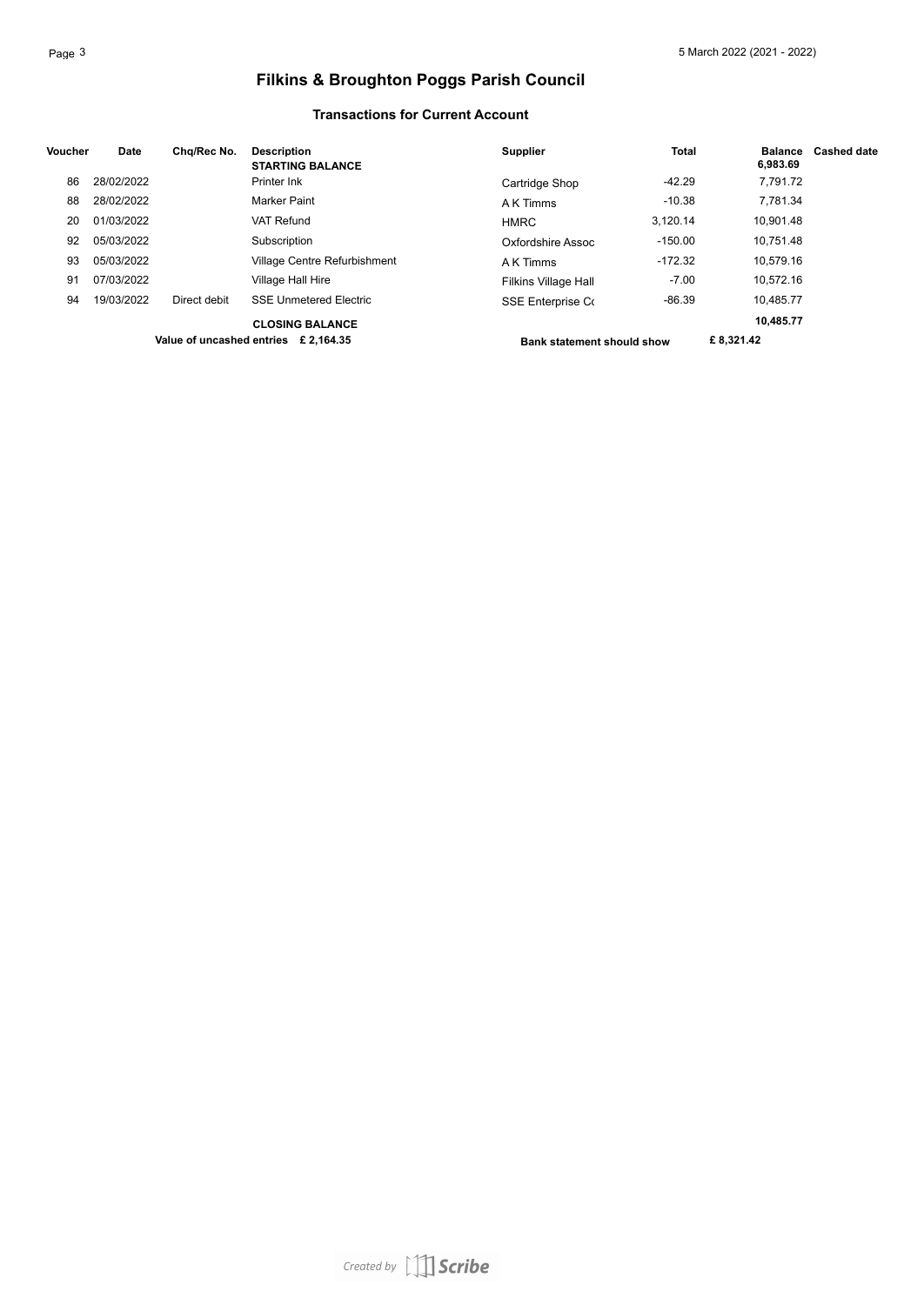### **Transactions for Deposit Account**

| <b>Voucher</b> | Date       | Cha/Rec No. | <b>Description</b><br><b>STARTING BALANCE</b> | <b>Supplier</b>                   | <b>Total</b> | <b>Balance</b><br>35,190.82 | <b>Cashed date</b> |
|----------------|------------|-------------|-----------------------------------------------|-----------------------------------|--------------|-----------------------------|--------------------|
| 51.472         | 14/05/2021 |             | Transfer to Current Account                   |                                   | $-10.000.00$ | 25.190.82                   | 31/05/2021         |
| 55.275         | 24/11/2021 |             | <b>Transfer from Current Account</b>          |                                   | 38.69        | 25.229.51                   | 30/11/2021         |
| 18             | 31/12/2021 |             | Interest                                      | Barclays Bank                     | 2.99         | 25.232.50                   | 13/01/2022         |
|                |            |             | <b>CLOSING BALANCE</b>                        |                                   |              | 25,232.50                   |                    |
|                |            |             |                                               | <b>Bank statement should show</b> |              | £25.232.50                  |                    |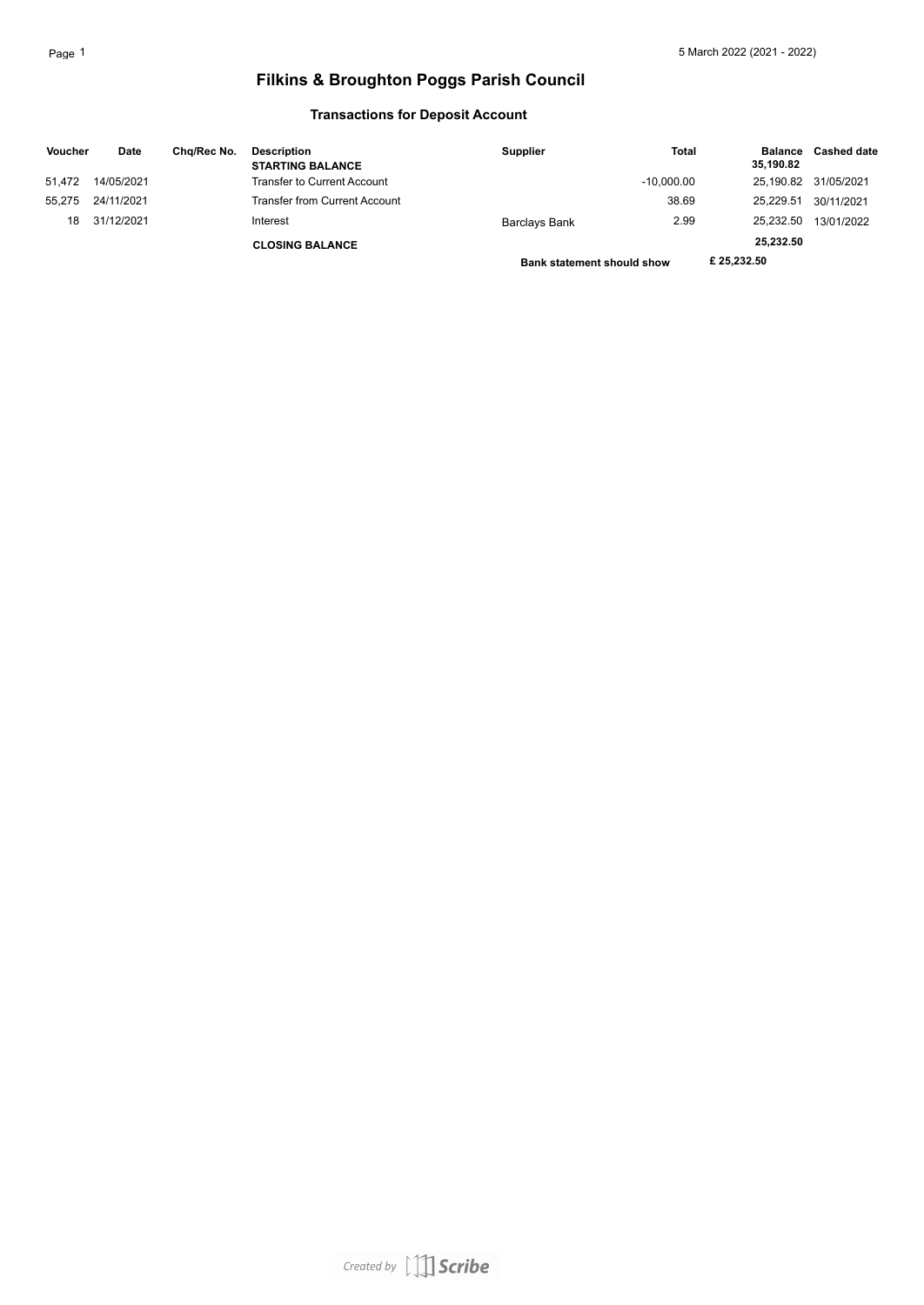#### **Date:**

### 05/03/2022 **Village Centre- Filkins**

### **Day Books: Supplier Invoices (Summary)**

**Date To:** 28/02/2022 **Date From:** 02/02/2022

| <b>PAYMENTS</b> |             |             |                          |                |                         |                     |
|-----------------|-------------|-------------|--------------------------|----------------|-------------------------|---------------------|
| <b>Tran No.</b> | <b>Item</b> | <b>Date</b> | A/C Ref                  | <b>Inv Ref</b> | <b>Details</b>          | <b>Gross Amount</b> |
| 257             |             | 23/02/2022  | <b>CPA Horticulture</b>  | 105386         | Playground Bark         | 3918.72             |
| 260             |             | 21/02/2022  | Online Playgrounds       | SIN045137      | Metal sleeves for posts | 226.80              |
| 266             |             | 21/12/2021  | Moore Allen              | 67             | Charges 18/02-17/03     | 54.00               |
| 268             |             | 03/12/2021  | <b>SSE Swimming Pool</b> | 4096748417     | Electricity 01/01-22/02 | 46.24               |
|                 |             |             |                          |                |                         |                     |
|                 |             |             |                          |                |                         |                     |
|                 |             |             |                          |                | <b>Totals</b>           | 4245.76             |

| <b>RECEIPTS</b> | <b>Date</b> | <b>Reference</b>     |                          | <b>Gross Amount</b> |
|-----------------|-------------|----------------------|--------------------------|---------------------|
| 245             | 01/02/2022  | Anonymous donation   |                          | 10 <sup>1</sup>     |
| 262             | 07/02/2022  | <b>HMRC</b>          | Gift Aid                 | 138.09              |
| 264             | 18/02/2022  | Camerons Recruitment | <b>Feb Rent</b>          | 375.00              |
| 273             | 25/02/2022  | Lottery Fund         | Lottery Grant Playground | 10000.00            |
| 275             | 01/02/2022  | Filkins Village Shop | Shop Rent                | 520.00              |
| 277             | 02/02/2022  | <b>WODC</b>          | <b>Covid Grant</b>       | 750.00              |
|                 |             |                      | - - -                    | 1170200             |

|--|

11793.09

| <b>Bank Balance</b>         |             | 28.02.22 |                         | £51,762.21 |         |
|-----------------------------|-------------|----------|-------------------------|------------|---------|
| <b>COIF Account</b>         |             | 31.12.21 |                         | £1,383.29  |         |
|                             |             |          |                         | £53,145.50 |         |
| <b>Working Capital</b>      |             |          |                         | £18,341.41 |         |
| <b>Reserves</b>             |             |          |                         |            |         |
| Swimming Club payover 2019  | 2509        |          | <b>WODC Covid Grant</b> | 17750      |         |
| Hayes Palmer Trust          | 5000        |          | Kick about field fence  | $-5000$    |         |
| Donations (Playground)      | 14817.24    |          | <b>Bowls Blub wall</b>  | $-1200$    |         |
| <b>WODC Covid Grant</b>     | 9104.48     |          | <b>VC Garden Trees</b>  | $-2400$    |         |
| Residual Swimming Club 2021 | 3373.37     |          | Playground              | $-6000$    | 1854.48 |
|                             |             |          | Ground levelling        | $-1500$    |         |
|                             |             |          |                         |            |         |
|                             | £ 34,804.09 |          |                         | 1650       |         |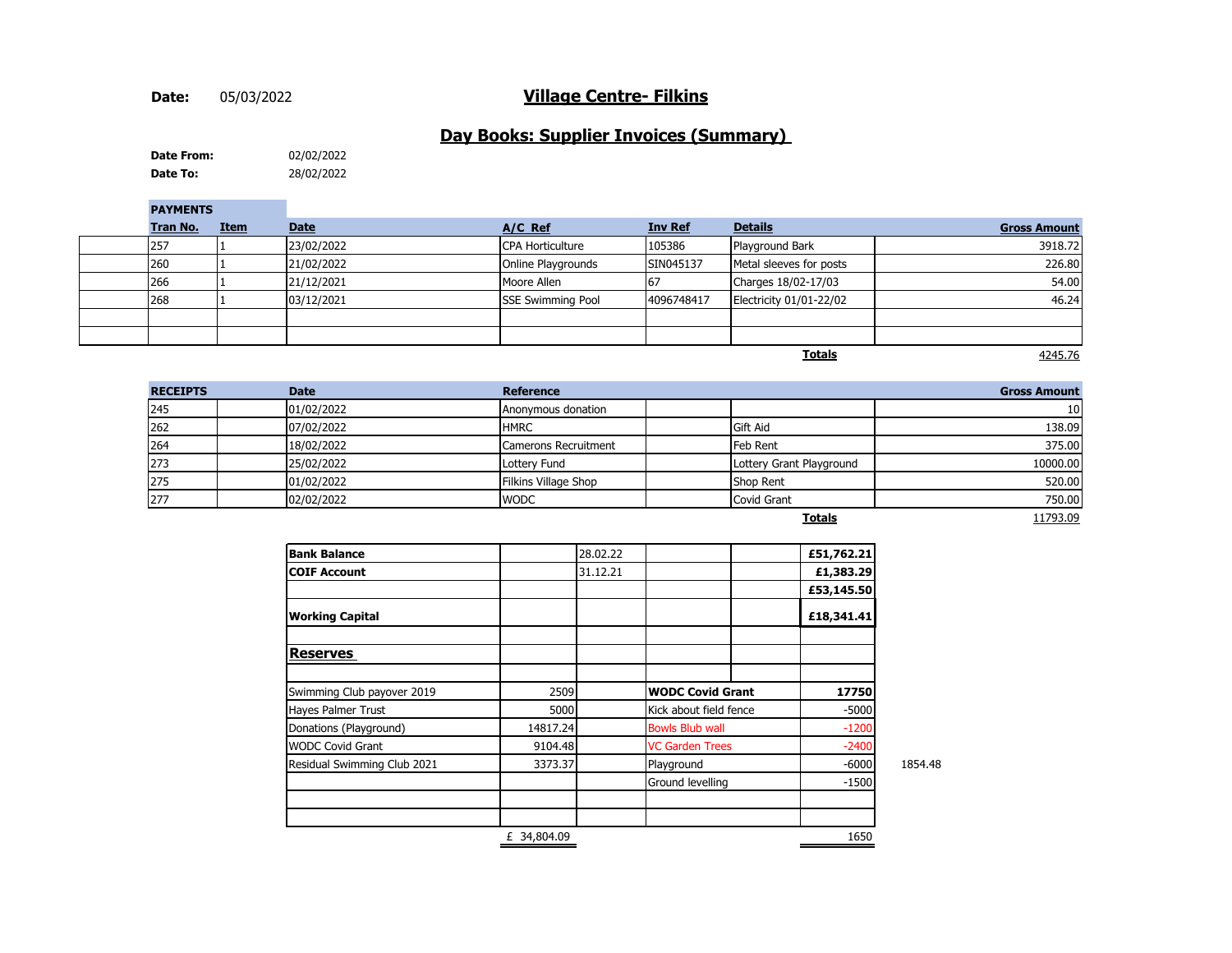# **Email Communications received – 03 February 2022 -**

| <b>Date</b>    | From/To                             | <b>Content</b>                        | <b>Action</b>        |
|----------------|-------------------------------------|---------------------------------------|----------------------|
| 03/02          | <b>Village Hall</b>                 | <b>Bookings confirmation</b>          | reviewed             |
| 03/02          | Playground committee                | RSN Rural funding                     | reviewed             |
| 04/02          | <b>Playground Committee</b>         | <b>Closing Playground signage</b>     | Responded            |
| 04/02          | <b>WODC</b>                         | Covid resilience courses              | Reviewed             |
| 04/02          | Donor x 2                           | Gift aid form                         | Actioned             |
| 04/02          | Auto enrolment                      | Confirmation of completion of         | Reviewed             |
|                |                                     | declaration                           |                      |
| 04/02          | <b>Simply Accounting</b>            | Payroll quote                         | Reviewed             |
| 05/02          | <b>Richard Martin</b>               | Gravemarkers                          | Actioned             |
| 06/02          | <b>CLP</b>                          | <b>Bus Survey</b>                     | On website           |
| 06/02          | <b>Village Hall</b>                 | <b>Booking invoice</b>                | actioned             |
| 06/02          | <b>Quality Garden Supplies</b>      | Quote for bark                        | actioned             |
| 06/02          | Sue Hitchcock                       | Acknowledgement of article received   | Reviewed             |
| 07/02          | <b>Shilton Accountancy</b>          | Payslip                               | Actioned             |
| 07/02          | <b>Playground Committee</b>         | Marking out of playground             | Reviewed             |
| 08/02          | Ian Woollard                        | Payroll services                      | Reviewed             |
| 08/02          | <b>WODC</b>                         | IT donations to charities             | Reviewed             |
| 08/02          | <b>CLP</b>                          | Email re actions                      | Forwarded            |
| 09/02          | Scribe                              | New features                          | Reviewed             |
| 09/02          | <b>Swinford Museum</b>              | Acknowledgement of email              | Reviewed             |
| 09/02          | Lee Bennett/CLP                     | Invoice for survey monkey             | actioned             |
| 09/02          | <b>Rural Services Network</b>       | Newsletter                            | forwarded            |
| 09/02          | Kevin Isaaks                        | Wheelie bin stickers                  | reviewed             |
| 09/02          | <b>WODC</b>                         | Hedgehog routes                       | Reviewed             |
| 09/02          | <b>Richard Martin</b>               | <b>Jubilee Trail</b>                  | Reviewed             |
| 09/02          | <b>Richard Martin</b>               | <b>Questions for Council</b>          | Actioned             |
| 09/02          | Suzi Coul                           | Apologies                             | Actioned             |
| 10/02          | <b>WODC</b>                         | Roadside rubbish                      | Reviewed             |
| 10/02          | <b>WODC</b>                         | Omnicron business grant               | Actioned             |
| 10/02          | <b>OALC</b>                         | Pay negotiations                      | Forwarded            |
| 10/02          | ICO                                 | Newsletter                            | Reviewed             |
| 11/02          | <b>RoSPA</b>                        | Playground inspection                 | Replied              |
| 11/02          | Scribe                              | Updates                               | Reviewed             |
| 11/02          | <b>WODC</b>                         | Newsletter                            | Reviewed             |
| 11/02          | <b>Playground Committee</b>         | Confirmation of Lottery funding       | Replied              |
| 11/02          | <b>OALC</b>                         | <b>Civility &amp; Respect Project</b> | Reviewed             |
| 11/02          | Lucille Jones                       | Noticeboard keys                      | Reviewed             |
| 11/02          | <b>Robert Courts</b><br><b>WODC</b> | Newsletter                            | Forwarded            |
| 11/02<br>14/02 | <b>WODC</b>                         | Newsletter<br>Net carbon zero homes   | Reviewed<br>Reviewed |
| 14/02          | <b>Bark UK Online</b>               | Quote                                 | Actioned             |
| 14/02          | <b>HMRC</b>                         | Confirmation of resubmitted VAT claim | Actioned             |
| 14/02          | <b>CPA Horticulture</b>             | Quote bark                            | Actioned             |
| 14/02          | <b>OALC</b>                         | Chairmans Q&A schedule                | Forwarded            |
| 15/02          | Rural network                       | Newsletter                            | reviewed             |
| 15/02          | Moore Allen                         | Access to flat                        | actioned             |
| 15/02          | <b>Richard Martin</b>               | Chase up email                        | reviewed             |
| 15/02          | <b>OALC</b>                         | Payment info                          | Actioned             |
| 15/02          | Parish online                       | New tool info                         | actioned             |
| 17/02          | <b>Fenland Leisure</b>              | Order invoice                         | Actioned             |
| 17/02          | <b>WODC Peter Pearson</b>           | Re museum shed planning               | forwarded            |
| 18/02          | WODC Town & Parish Forum            | Meeting date                          | Forwarded            |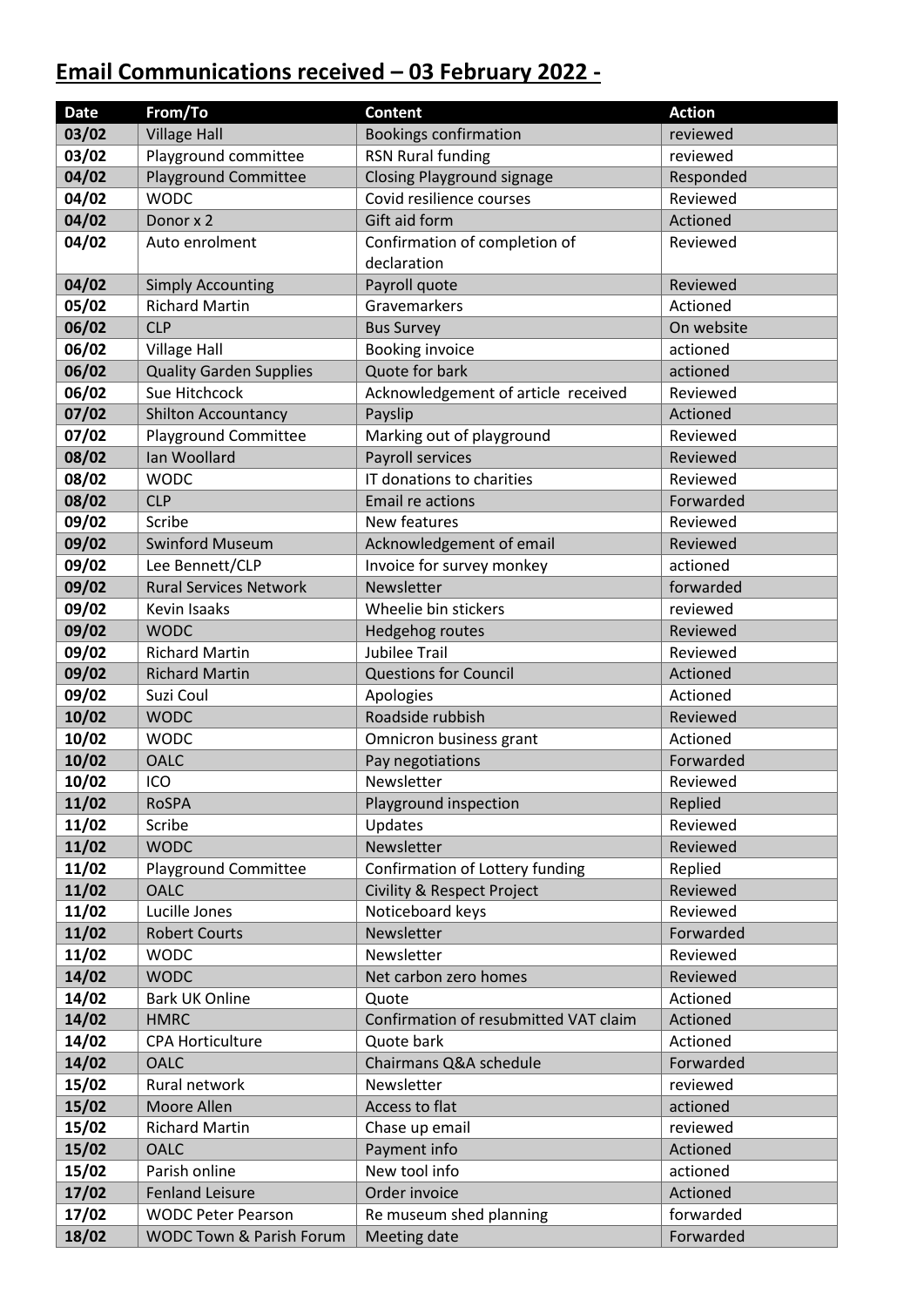| <b>Date</b> | From/To                       | <b>Content</b>                     | <b>Action</b>      |
|-------------|-------------------------------|------------------------------------|--------------------|
| 18/02       | Moore Allen                   | Invoice                            | actioned           |
| 18/02       | <b>WODC</b>                   | <b>Election staffing</b>           | Reviewed           |
| 18/02       | <b>Nick Lawson ECT</b>        | Storm help                         | replied            |
| 18/02       | The circuit                   | Defibrillator update               | actioned           |
| 19/02       | The Circuit                   | Confirmation of defib update       | reviewed           |
| 19/02       | R Martin                      | <b>Jubilee Trail</b>               | Reviewed           |
| 20/02       | <b>SSE</b>                    | Invoice available                  | Actioned           |
| 21/02       | Moore Allen                   | Village Centre Flat                | Replied            |
| 21/02       | Scribe                        | <b>Training schedule</b>           | Reviewed           |
| 21/02       | <b>OALC</b>                   | Membership email                   | Reviewed           |
| 21/02       | <b>OALC</b>                   | Message for Chairman               | Forwarded          |
| 21/02       | <b>Playground Committee</b>   | <b>Bark</b>                        | Reviewed           |
| 21/02       | Playground Committee          | <b>Bark</b>                        | Reviewed           |
| 22/02       | <b>SSEN Email</b>             | <b>Emergency Planning</b>          | Reviewed           |
| 22/02       | Rural Services network        | Newsletter                         | Forwarded          |
| 22/02       | Scribe                        | <b>Confirmation of Training</b>    | Reviewed           |
| 22/02       | <b>Ordnance Survey</b>        | Survey                             | actioned           |
| 22/02       | The Ramblers                  | Lose right of ways email           | Forwarded          |
| 22/02       | <b>Richard Martin</b>         | Reply to email                     | Noted              |
| 22/02       | <b>Fenland leisure</b>        | Invoice for playground             | actioned           |
| 23/02       | <b>CPA Horticulture</b>       | Playground bark                    | actioned           |
| 23/02       | <b>WODC</b>                   | <b>Omicron Leisure Grant</b>       | Noted              |
| 23/02       | <b>WODC</b>                   | News article                       | noted              |
| 23/02       | <b>Playground Committee</b>   | Lottery remittance advice          | actioned           |
| 23/02       | Sue Hitchcock                 | Acknowledgement of Ramblers        | Noted              |
|             |                               | newsletter                         |                    |
| 24/02       | <b>OALC</b>                   | Membership Invoice                 | Forwarded/Actioned |
| 24/02       | <b>QR Poster Service</b>      | QR codes no longer in use          | Noted              |
| 24/02       | Microsoft                     | Microsoft 365 renewal confirmation | Actioned           |
| 24/02       | ICO                           | Video surveillance guidance        | noted              |
| 24/02       | <b>RoSPA</b>                  | RoSPA inspection                   | actioned           |
| 25/02       | <b>RoPSA</b>                  | Rospa inspection reply             | actioned           |
| 25/02       | Parish Online                 | Newsletter                         | Noted              |
| 25/02       | Defib store                   | Defib pads                         | Noted              |
| 25/02       | Oxfordshire LEP               | <b>Business Impact report</b>      | Forwarded          |
| 26/02       | Peter Pearson                 | Shed planning                      | Actioned           |
| 27/02       | <b>Playground Committee</b>   | meeting                            | noted              |
| 28/02       | <b>OALC</b>                   | February update                    | Forwarded          |
| 28/02       | <b>WODC</b>                   | News article                       | noted              |
| 01/03       | <b>Rural Services Network</b> | <b>Bulletin</b>                    | Forwarded          |
| 01/03       | <b>OALC</b>                   | Pay Awards                         | Noted              |
| 01/03       | OS Date Hub                   | New release                        | noted              |
| 01/03       | <b>CFO</b>                    | <b>Active Listening training</b>   | forwarded          |
| 01/03       | Lucille Jones                 | Age profile of village             | Responded          |
| 01/03       | <b>CPA Horticulture</b>       | <b>Bark delivery</b>               | Actioned           |
| 01/03       | <b>Rural Services Network</b> | March newsletter                   | forwarded          |
| 02/03       | <b>PSGA</b>                   | PSGA members event                 | Forwarded          |
| 02/03       | <b>Playground Committee</b>   | Copy of Lottery application        | Noted              |
| 02/03       | <b>Playground Committee</b>   | Cookbook flyer                     | noted              |
| 03/03       | <b>Creative Play</b>          | Invoice                            | Actioned           |
| 03/03       | <b>WODc</b>                   | Community activity grants awarded  | noted              |
| 03/03       | <b>Creative Play</b>          | Revised invoice                    | Actioned           |
| 03/03       | <b>Playground Committee</b>   | WODC grant information             | Noted              |
| 03/03       | Playground Committee          | Just Giving reply                  | noted              |